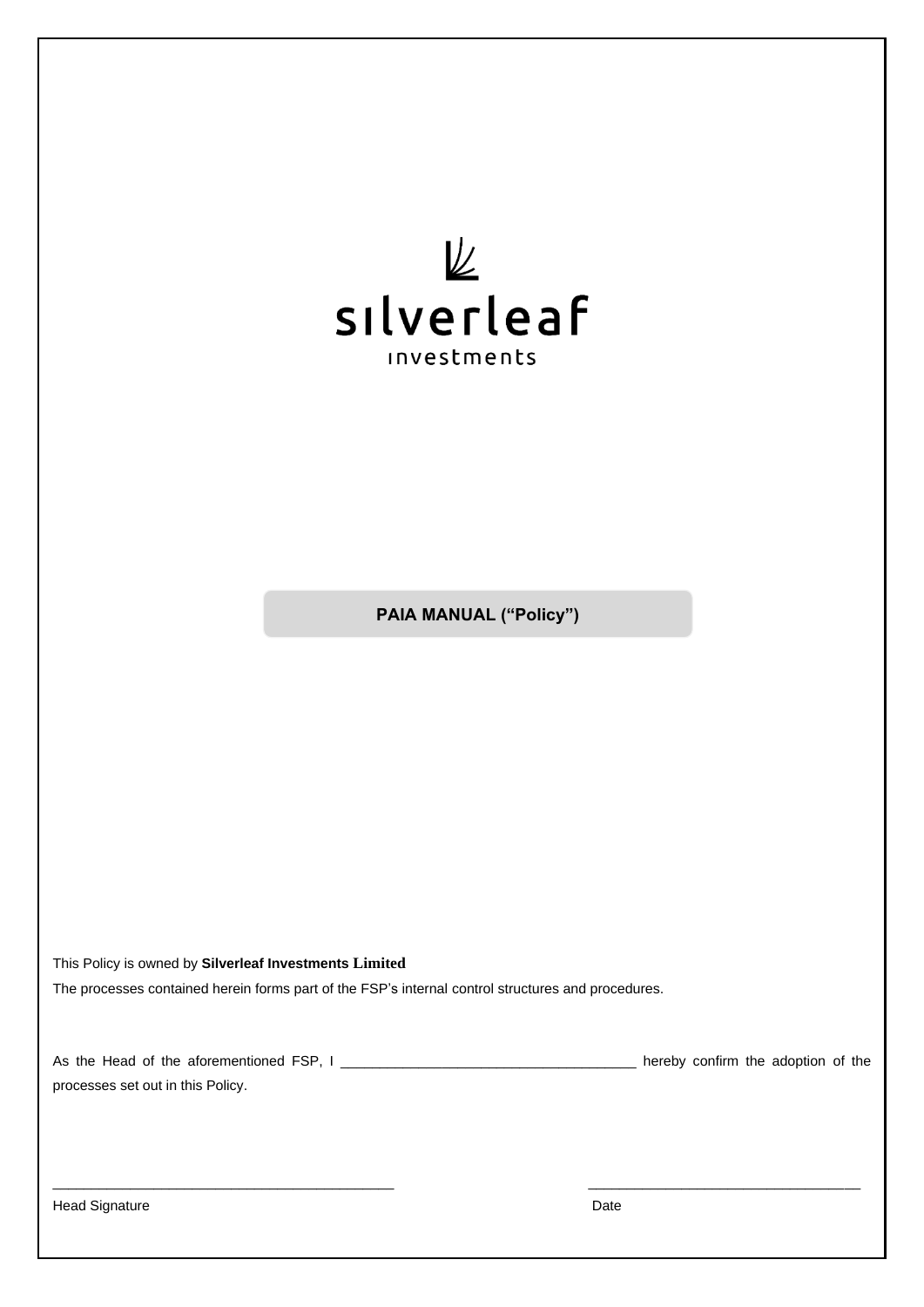# **TABLE OF CONTENTS**

| $\left( \begin{matrix} 1 \end{matrix} \right)$ |  |
|------------------------------------------------|--|
| 2)                                             |  |
| 3)                                             |  |
| 4)                                             |  |
| 5)                                             |  |
| 6)                                             |  |
| 7)                                             |  |
| 8)                                             |  |
| 9)                                             |  |
|                                                |  |
|                                                |  |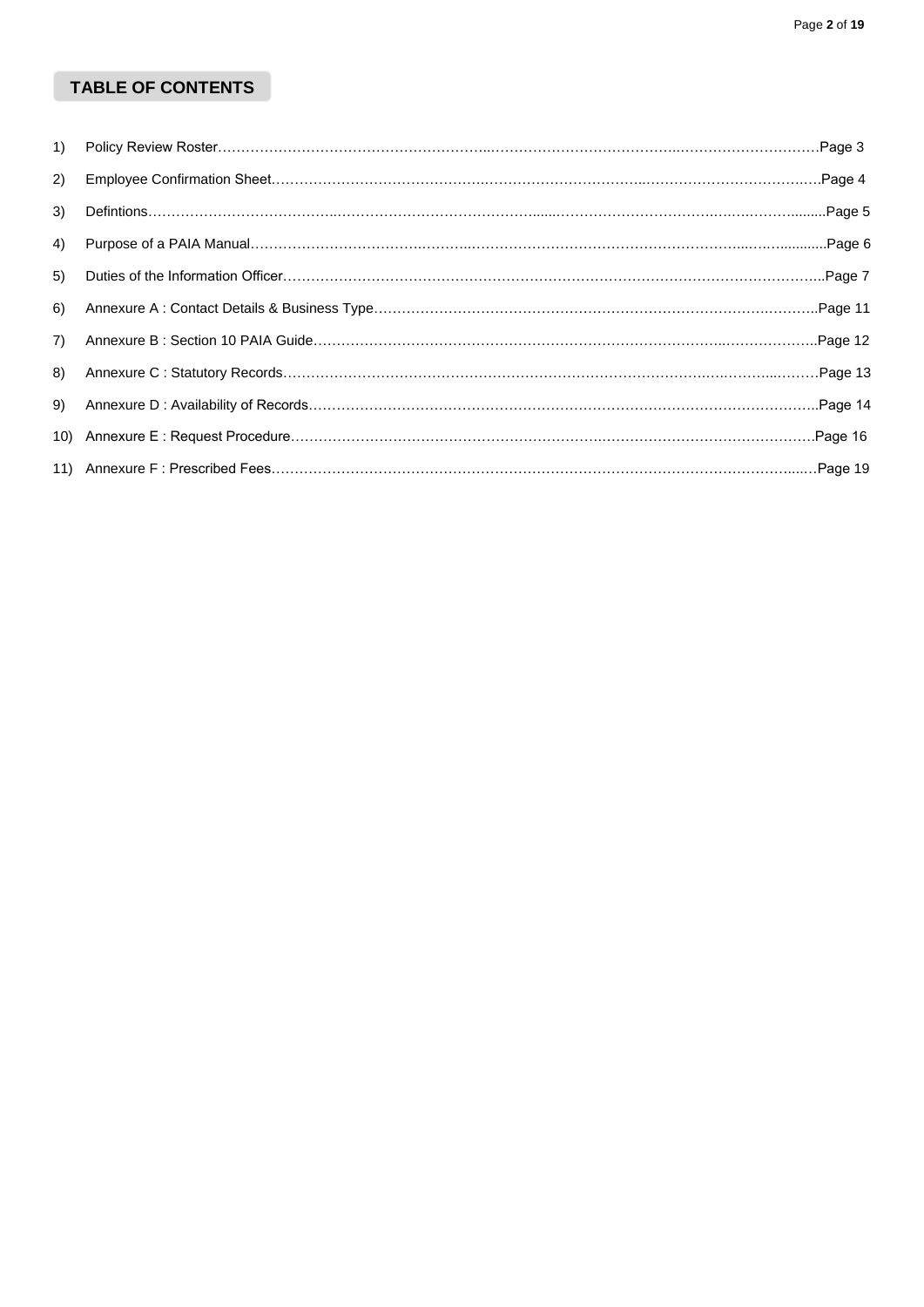## **1) POLICY REVIEW ROSTER**

This Policy is a working document that must be reviewed periodically.

It is advisable to review the Policy on an annual basis. Any amendments must be indicated on the Policy review roster and relevant employees must be informed of any updates.

| <b>Review Date</b>           | 4 May 2021 |
|------------------------------|------------|
| Comments / Amendments        |            |
| <b>Next Review Date</b>      |            |
| Responsible Person Signature |            |

| <b>Review Date</b>           |  |
|------------------------------|--|
| Comments / Amendments        |  |
| <b>Next Review Date</b>      |  |
| Responsible Person Signature |  |

| <b>Review Date</b>           |  |
|------------------------------|--|
| Comments / Amendments        |  |
| <b>Next Review Date</b>      |  |
| Responsible Person Signature |  |

| <b>Review Date</b>           |  |
|------------------------------|--|
| Comments / Amendments        |  |
| <b>Next Review Date</b>      |  |
| Responsible Person Signature |  |

| <b>Review Date</b>           |  |
|------------------------------|--|
| Comments / Amendments        |  |
| <b>Next Review Date</b>      |  |
| Responsible Person Signature |  |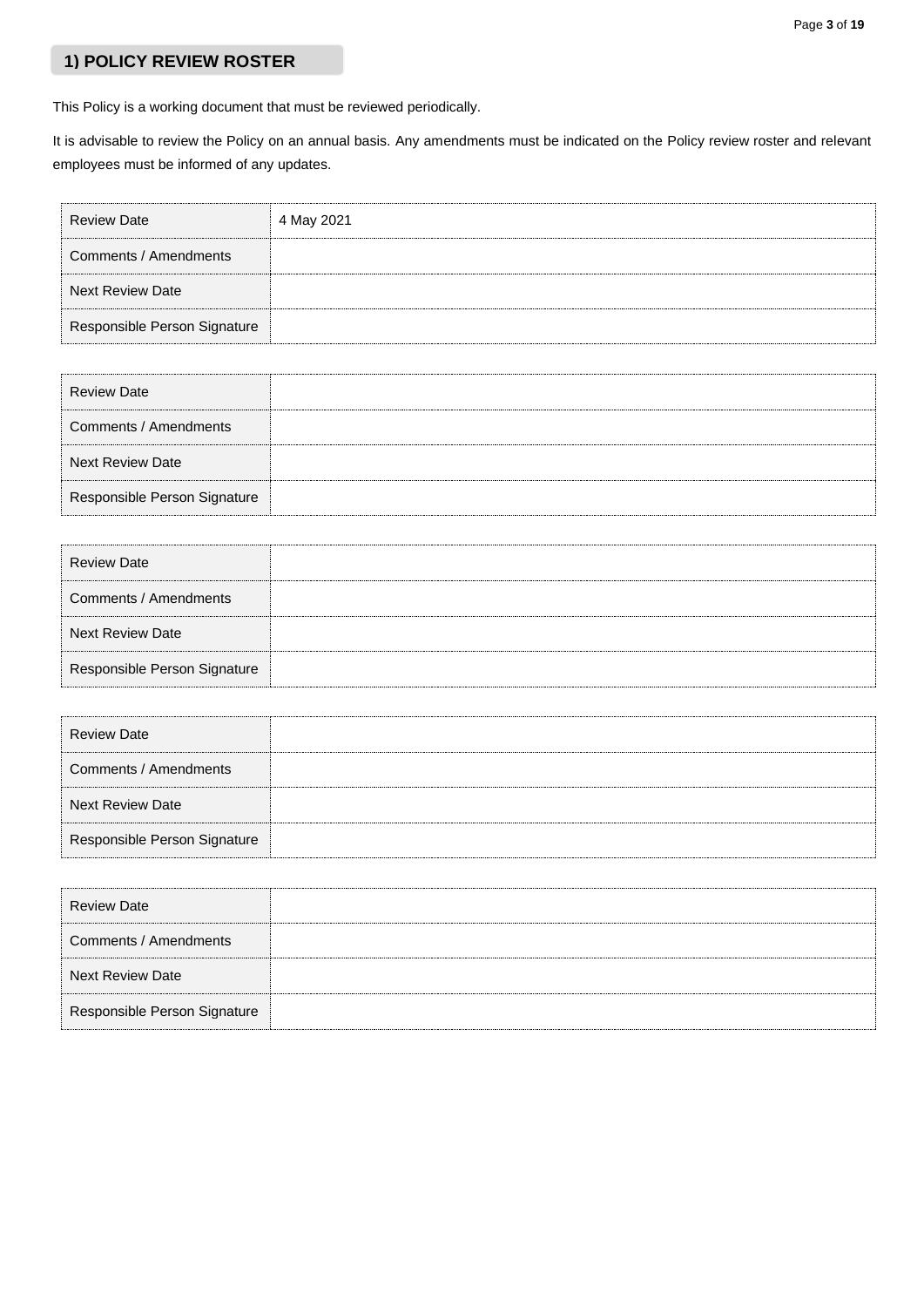#### Page **4** of **19**

# **2) EMPLOYEE**

| I confirm that I have read and understand the contents of this Policy and that I am aware of my duties in respect thereof |      |           |  |
|---------------------------------------------------------------------------------------------------------------------------|------|-----------|--|
| Name                                                                                                                      | Date | Signature |  |
|                                                                                                                           |      |           |  |
|                                                                                                                           |      |           |  |

| I confirm that I have read and understand the contents of this Policy and that I am aware of my duties in respect thereof |                   |  |  |
|---------------------------------------------------------------------------------------------------------------------------|-------------------|--|--|
| Name                                                                                                                      | Date<br>Signature |  |  |
|                                                                                                                           |                   |  |  |
|                                                                                                                           |                   |  |  |

| I confirm that I have read and understand the contents of this Policy and that I am aware of my duties in respect thereof |  |  |  |
|---------------------------------------------------------------------------------------------------------------------------|--|--|--|
| Date<br>Name<br>Signature                                                                                                 |  |  |  |
|                                                                                                                           |  |  |  |
|                                                                                                                           |  |  |  |

| I confirm that I have read and understand the contents of this Policy and that I am aware of my duties in respect thereof |  |  |  |
|---------------------------------------------------------------------------------------------------------------------------|--|--|--|
| Date<br>Name<br>Signature                                                                                                 |  |  |  |
|                                                                                                                           |  |  |  |
|                                                                                                                           |  |  |  |

| I confirm that I have read and understand the contents of this Policy and that I am aware of my duties in respect thereof |  |  |  |  |
|---------------------------------------------------------------------------------------------------------------------------|--|--|--|--|
| Date<br>Name<br>Signature                                                                                                 |  |  |  |  |
|                                                                                                                           |  |  |  |  |
|                                                                                                                           |  |  |  |  |

| I confirm that I have read and understand the contents of this Policy and that I am aware of my duties in respect thereof |      |           |
|---------------------------------------------------------------------------------------------------------------------------|------|-----------|
| Name                                                                                                                      | Date | Signature |
|                                                                                                                           |      |           |
|                                                                                                                           |      |           |

| I confirm that I have read and understand the contents of this Policy and that I am aware of my duties in respect thereof |      |           |
|---------------------------------------------------------------------------------------------------------------------------|------|-----------|
| Name                                                                                                                      | Date | Signature |
|                                                                                                                           |      |           |
|                                                                                                                           |      |           |

| I confirm that I have read and understand the contents of this Policy and that I am aware of my duties in respect thereof |      |           |
|---------------------------------------------------------------------------------------------------------------------------|------|-----------|
| Name                                                                                                                      | Date | Signature |
|                                                                                                                           |      |           |
|                                                                                                                           |      |           |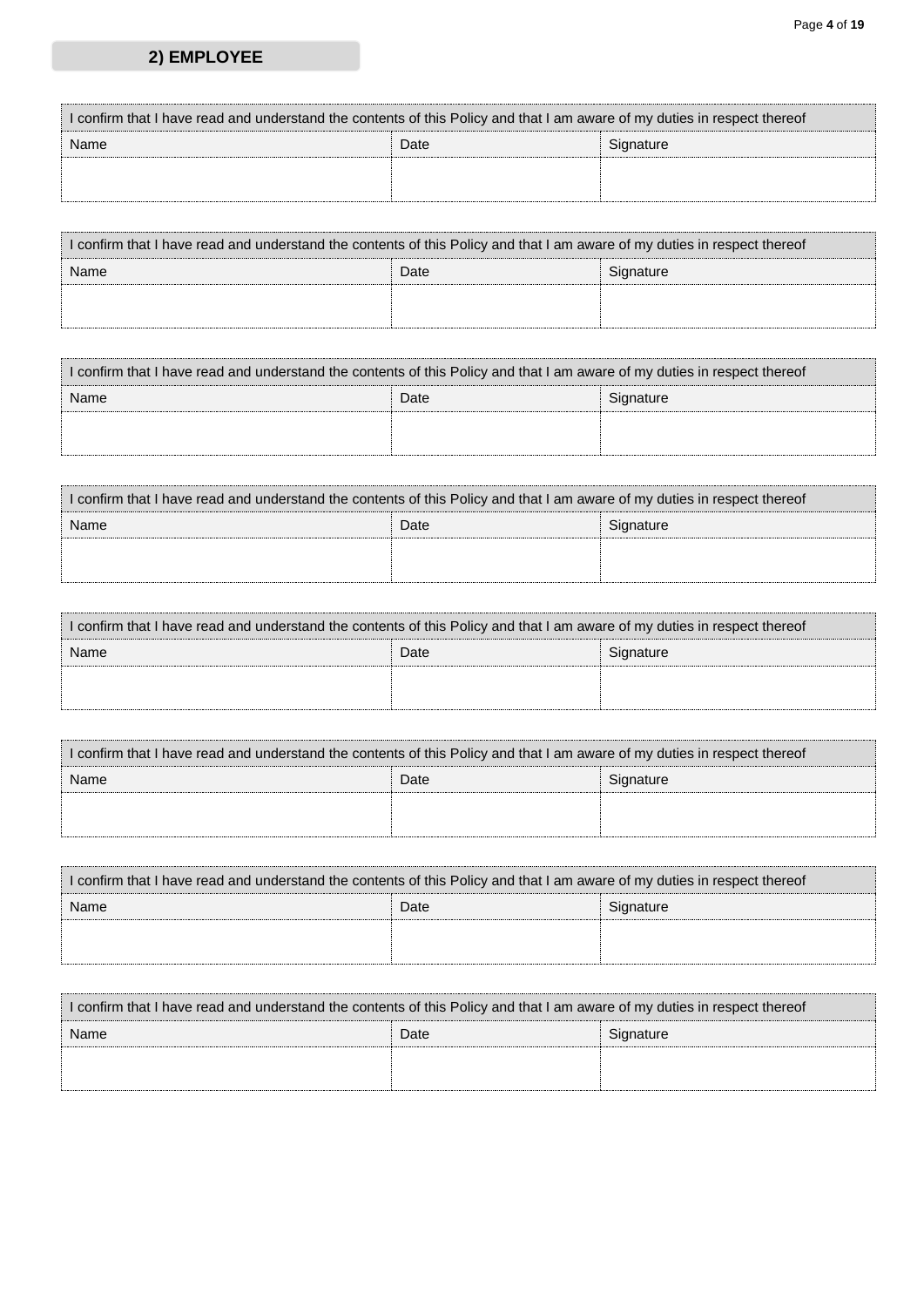## **3) DEFINITIONS**

**PAIA** means the Promotion of Access to Information Act 2 of 2000 ("PAIA")

**POPI** means the Promotion of Personal Information Act 4 of 2013 ("POPIA")

**Information Regulator** means the Regulator established in terms of Section 39 of POPI

**Person** means a natural person or a juristic person

#### **Private body** means:

- a natural person who carries or has carried on any trade, business, or profession, but only in such capacity
- a partnership which carries or has carried on any trade, business, or profession; or
- any former or existing juristic person, but excludes a Public Body

#### **Public body** means:

- any department of state or administration in the national or provincial sphere of government or any municipality in the local sphere of government; or
- any other functionary or institution when:
	- exercising a power or performing a duty in terms of the Constitution or a provincial constitution; or
	- exercising a public power or performing a public function in terms of any legislation

#### **Head,** in relation to, a Private Body means:

- in the case of a natural person, that natural person or any Person duly authorised by that natural person;
- in the case of a partnership, any partner of the partnership or any Person duly authorised by the partnership;
- in the case of a juristic person:
	- the chief executive officer or equivalent officer of the juristic person or any Person duly authorised by that officer; or
	- the Person who is acting as such or any Person duly authorised by such acting Person

**Information Officer** means the responsible Person who will ensure compliance with POPIA.

**Requester** in relation to a Private Body**,** means any Person, including, but not limited to a Public Body or an official thereof, making a Request for access to a record of the FSP or a Person acting on behalf of such Person

**Personal Requester** means a Requester seeking access to a record containing Personal Information about the Requester

**Personal Information** means information relating to an identifiable, living, natural person, and where it is applicable, an identifiable, existing juristic person, including, but not limited to: information relating to the race, gender, sex, pregnancy, marital status, national, ethnic or social origin, colour, sexual orientation, age, physical or mental health, well-being, disability, religion, conscience, belief, culture, language and birth of the Person; information relating to the education or the medical, financial, criminal or employment history of the Person; any identifying number, symbol, e-mail address, physical address, telephone number, location information, online identifier or other particular assignment to the Person, the biometric information of the Person; the personal opinions, views or preferences of the Person; correspondence sent by the Person that is implicitly or explicitly of a private or confidential nature or further correspondence that would reveal the contents of the original correspondence; the views or opinions of another individual about the Person; and the name of the Person if it appears with other Personal Information relating to the Person or if the disclosure of the name itself would reveal information about the Person

**Request for access** means a Request for access to a record of the FSP in terms of section 50 of PAIA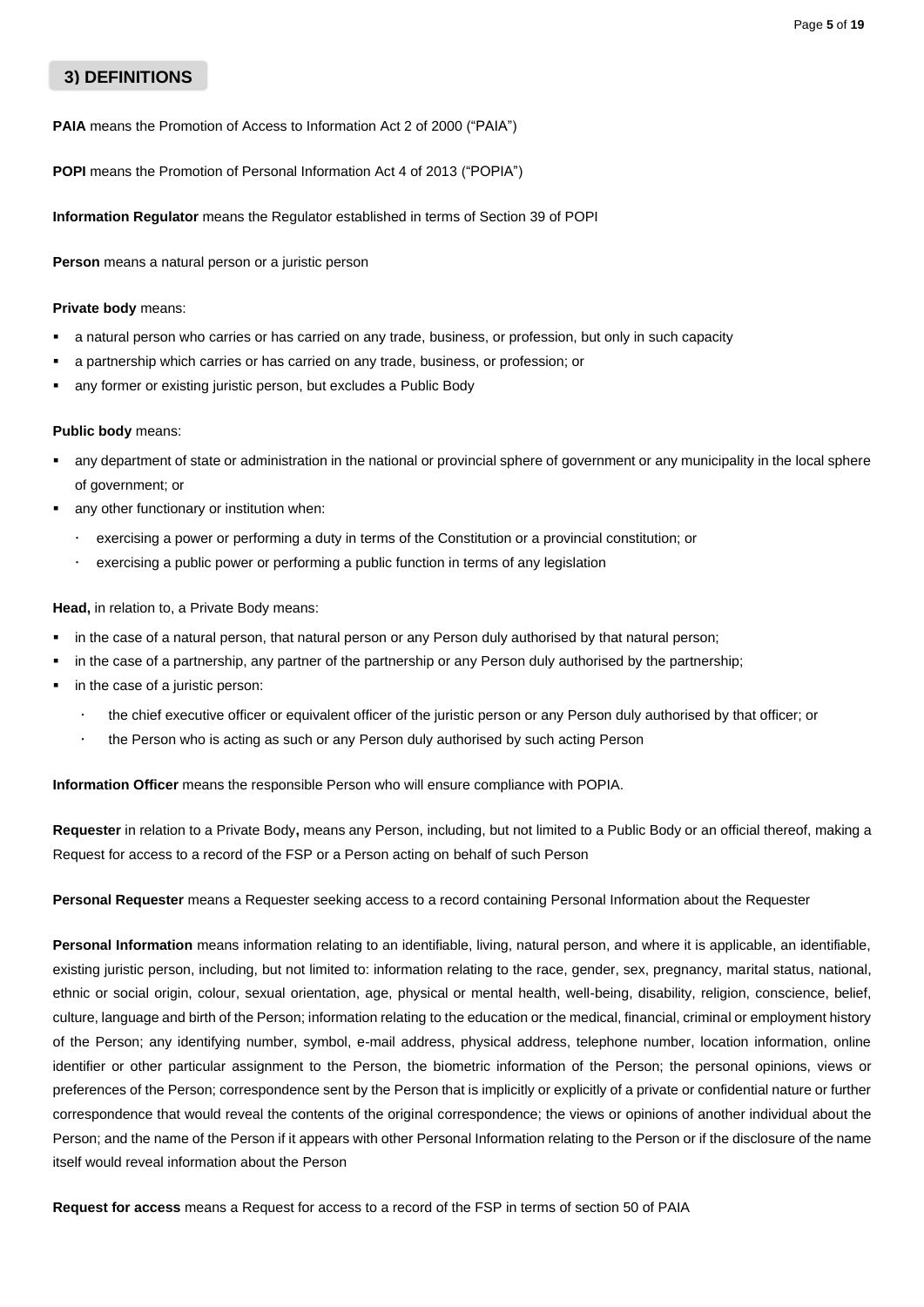**Record** means any recorded information regardless of the form or medium, in the possession or under the control of the FSP irrespective of whether or not it was created by the FSP

**Data Subject** means the Person to whom Personal Information relates

**Third Party** in relation to a Request for access to a Record held by the FSP, means any Person other than the Requester

**Processing** means any operation or activity or any set of operations, whether or not by automatic means, concerning Personal Information, including the collection, receipt, recording, organising, collation, storage, updating or modification, retrieval, alteration, consultation or use, dissemination by means of transmission, distribution or making available in any other form, or merging, linking, as well as restriction, degradation, erasure or destruction of Personal Information

## **4) PURPOSE OF A PAIA MANUAL**

The Promotion of Access to Information Act, 2000, ("PAIA") gives effect to section 32 of the Constitution, which provides that everyone has the right to access information held by the State or any other Person (or Private Body), when that information is required for the exercise or protection of any rights.

The purpose of PAIA is to:

- foster a culture of transparency and accountability in public and private bodies by giving effect to the right of access to information, and to
- actively promote a society in which the people of South Africa have effective access to information to enable them to exercise and protect all of their rights more fully

The FSP recognises everyone's right to access to information and is committed to provide access to the FSP's Records where the proper procedural requirements as set out by PAIA and POPI have been met.

The FSP's PAIA manual is compiled in accordance with section 51 of the Act and contains the following provisions:

#### **Annexure A : Contact Details & Business Type**

This section provides the FSP's postal and street address, phone and fax number and, if available, the e-mail address of the Head of the FSP

#### **Annexure B : Section 10 PAIA Guide**

This section provides a description of the guide referred to in Section 10 of PAIA and how you may obtain access to it

#### **Annexure C : Statutory Records**

This section provides a description of the various statutes in terms of which the FSP is required to maintain Records

#### **Annexure D : Availability of Records**

This section provides a list of Records held by the FSP along with an indication of whether the Record is freely available or only accessible by way of a formal request in terms of the provisions of PAIA. The section also provides a description of the category of Data Subject(s) to who the respective Records relates along with an indication of the purpose for which the Record is being kept. Records that are indicated as "Freely Available" can be accessed by contacting the Information Officer (see Annexure A), without having to follow any formal procedures. Records that are indicated as a "PAIA Request", requires the Requester to lodge a formal request as provided for in Annexure E

#### **Annexure E : Request Procedure**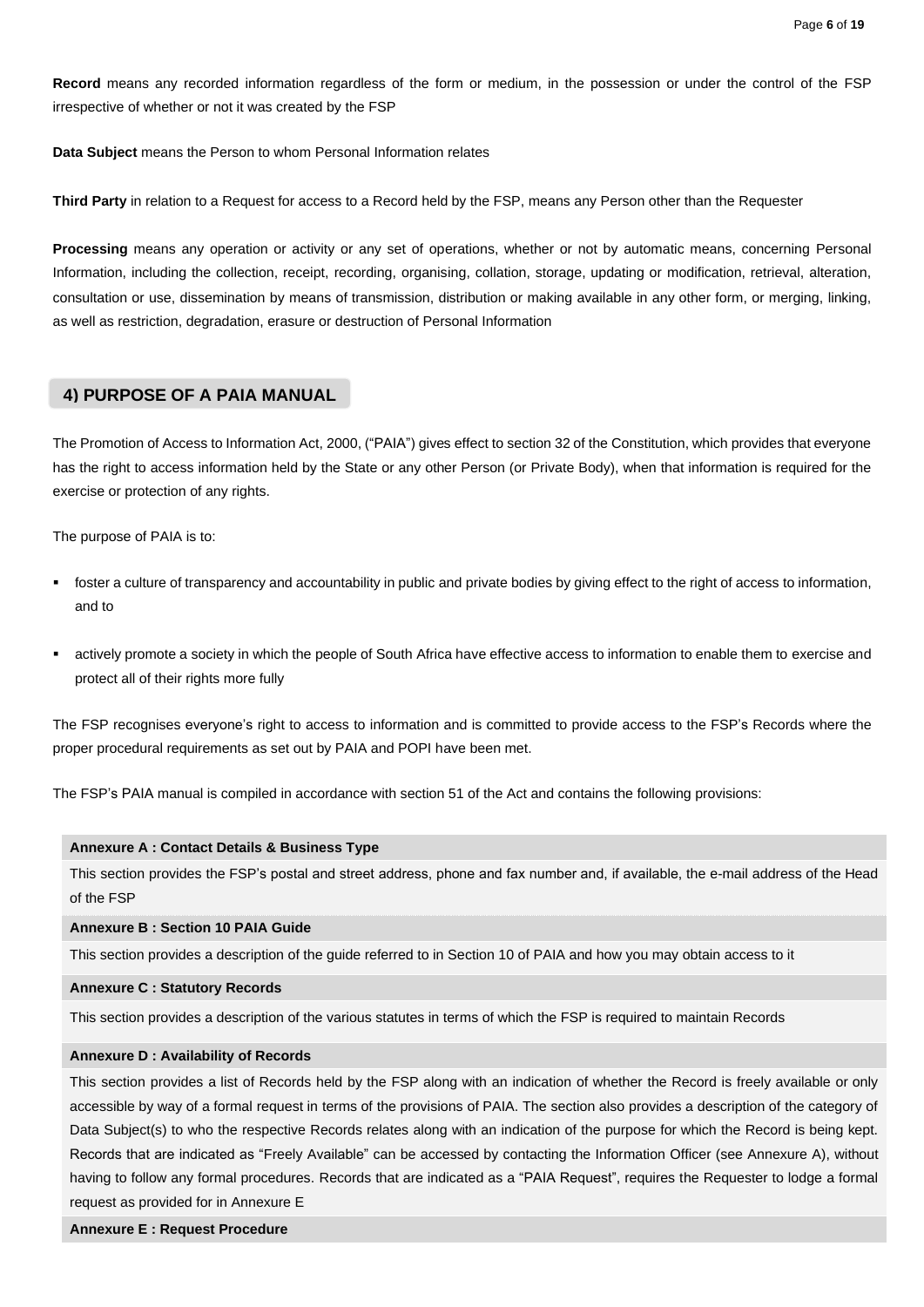This section sets out the procedure required to obtain access to a Record indicated as a "PAIA Request" in Annexure D

#### **Annexure F : Prescribed Fees**

This section sets out the fees that are payable to the FSP prior to Processing a request to obtain access to a Record held by the FSP

## **5) DUTIES OF THE INFORMATION OFFICER**

The Information Officer of the FSP are responsible for:

- Publishing and proper communication of the manual i.e. creating policy awareness
- The facilitation of any Request for access
- Providing adequate notice and feedback to the Requester
- Determining whether to grant a Request for access to a complete/full Record or only part of a Record
- Ensuring that access to a Record, where so granted, is provided timeously and in the correct format
- Reviewing the policy for accuracy and communicating any amendments

## **Right of Access**

The Information Officer may only provide access to any Record held by the FSP

to a Requester if:

- The Record is required for the exercise or protection of any right, and
- The Requester complies with the procedural requirements relating to a Request for access to that Record, and
- Access to that Record is not refused in terms of any of the grounds for refusal listed below

### **Grounds for Refusal**

The Information Officer must assess whether there are any grounds for refusing a Request for access.

Where any grounds for refusal are found, a Request for access will not be granted.

However, despite finding any grounds for refusal, access to the Record(s) will be provided where:

- the disclosure of the Record would reveal evidence of a substantial contravention of, or failure to comply with the law or imminent and serious public or environmental risk, and
- the public interest in disclosing Record, will clearly outweigh the harm contemplated in the provision in question.

Where there are no grounds for refusal, Request for access will be granted.

If a Request for access is made with regards to a Record containing information that would justify a ground for refusal, every part of the Record which

- does not contain, and
- can reasonably be severed from any part that contains, any such information must, despite any other provisions of PAIA, also be disclosed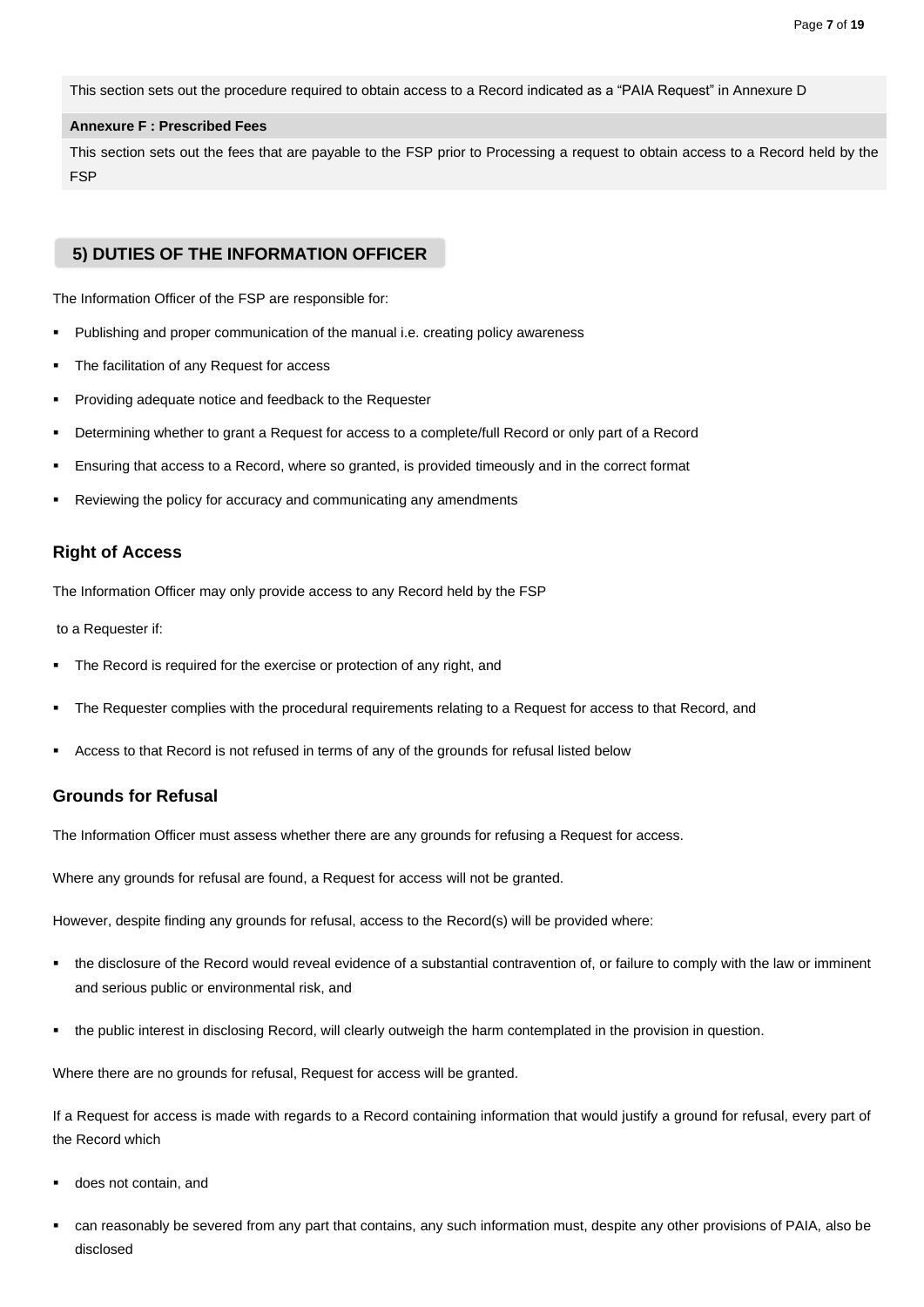The grounds for refusal, or absence thereof, are set out below:

### **A: Mandatory Protection of privacy of a Third Party who is a Natural Person**

Grounds for Refusal:

The disclosure would involve the unreasonable disclosure of Personal Information about a Third Party that is a natural person (including a deceased individual)

#### No Grounds for Refusal:

- The Record consists of information that concerns an individual who has already consented in writing to its disclosure to the Requester concerned
- The Record consists of information that is already publicly available
- The record consists of information that was given to the FSP by the individual to whom it relates, and the individual was informed by or on behalf of the FSP, before it is given, that the information belongs to a class of information that would or might be made available to the public
- The Record consists of information about an individual's physical or mental health, or well-being, who is under the care of the Requester and who is under the age of 18; or incapable of understanding the nature of the request, and if giving access would be in the individual's best interest
- The Record consists of information about an individual who is deceased, and the Requester is the individual's next of kin or making the with the written consent of the individual's next of kin
- The Record consists of information about an individual who is or was an official of the FSP and which relates to the position or functions of the individual, including, but not limited to the title, work address, work phone number, the classification, salary scale or remuneration and responsibilities of the position held or services performed by the individual and the name of the individual on a Record prepare by the individual in the course of employment

### **B: Mandatory Protection of Commercial Information of a Third Party**

Grounds for Refusal

- The Record consists of information that contains trade secrets of a Third Party
- The Record consists of information that contains financial, commercial, scientific or technical information, other than trade secrets, of a Third Party, the disclosure of which would be likely to cause harm to the commercial or financial interests of that Third Party
- The Record consists of information supplied in confidence by a Third Party, the disclosure of which could reasonably be expected to put that Third Party at a disadvantage in contractual or other negotiations or to prejudice that Third Party in commercial competition

#### No Grounds for Refusal

- The Record consists of information about a Third Party who has consented who has already consented in writing to its disclosure to the Requester concerned
- The Record consists of information about the results of any product or environmental testing or other investigation supplied by a Third Party or the results of any such testing or investigation carried out by or on behalf of a Third Party and its disclosure would reveal a serious public safety or environmental risk (the results of any product or environmental testing or other investigation do not include the results of preliminary testing or other investigation conducted for the purpose of developing methods of testing or other investigation)

#### **C: Mandatory Protection of certain Confidential Information of a Third Party**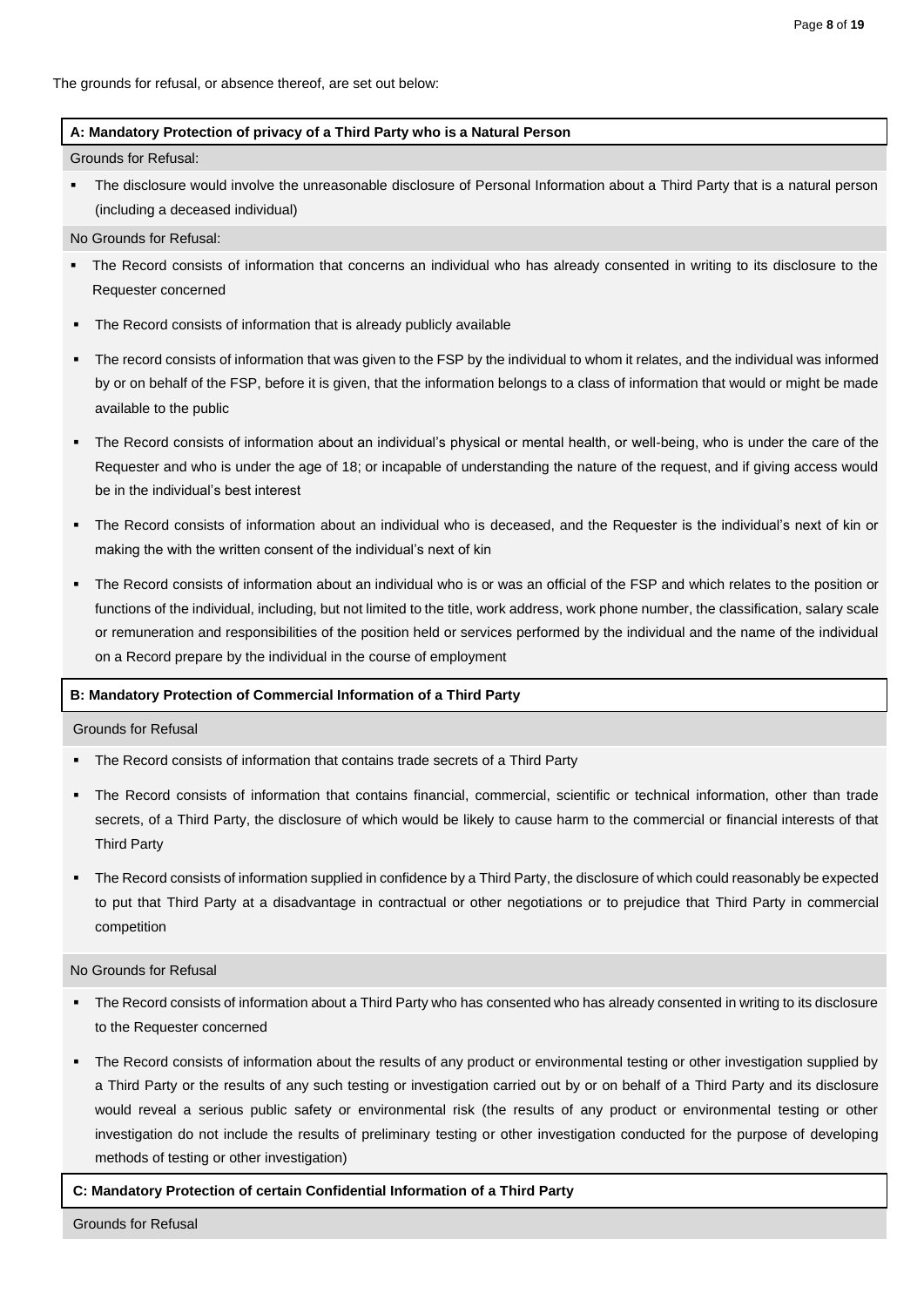▪ The Record consists of information the disclosure of which would constitute an action for breach of a duty of confidence owed to a Third Party in terms of an agreement

#### **D: Mandatory Protection of Safety of Individuals and Protection of Property**

#### Grounds for Refusal

- The Record consists of information that if disclosed could reasonably be expected to endanger the life or physical safety of an individual
- The Record consists of information that if disclosed would likely prejudice or impair the security of a building, a structure or system, a computer or communication system, a means of transport, any other property
- The Record consists of information that if disclosed would likely prejudice or impair the security of methods, systems, plans or procedures for the protection of an individual in accordance with a witness protection scheme, the safety of the public, or any part of the public, or the security of property

#### **E: Mandatory Protection of Records privileged from Production in Legal Proceedings**

#### Grounds for Refusal

The Record consists of information privileged from production in legal proceedings unless the Person entitled to the privilege has waived the privilege

### **F: Commercial Information of the FSP**

#### Grounds for Refusal

- The Record consists of information that contains trade secrets of the FSP
- The Record consists of information that contains financial, commercial, scientific or technical information, other than trade secrets, of the FSP, the disclosure of which would likely cause harm to the commercial or financial interests of the FSP
- The Record consists of information, the disclosure of which, could reasonably be expected to put the FSP at a disadvantage in contractual or other negotiations or prejudice the FSP in commercial competition
- The Record is a computer program as defined in section 1(1) of the Copyright Act (Act 98 of 1978), owned by the FSP, except insofar as it is required to give access to a Record to which access is granted in terms of PAIA

### No Grounds for Refusal

The Record consists of information about the results of any product or environmental testing or other investigation supplied by the FSP or the results of any such testing or investigation carried out by or on behalf of the FSP and its disclosure would reveal a serious public safety or environmental risk (the results of any product or environmental testing or other investigation do not include the results of preliminary testing or other investigation conducted for the purpose of developing methods of testing or other investigation)

#### **G: Mandatory Protection of Research Information of a Third Party and the FSP**

### Grounds for Refusal

- The Record consists of information that contains information about research being or to be carried out by or on behalf of a Third Party, the disclosure of which would be likely to expose the Third Party, a Person that is or will be carrying out the research on behalf of the Third Party, or the subject matter of the research to serious disadvantage
- The Record consists of information that contains information about research being or to be carried out by or on behalf of the FSP, the disclosure of which would be likely to expose the FSP, a Person that is or will be carrying out the research on behalf of the FSP, or the subject matter of the research to serious disadvantage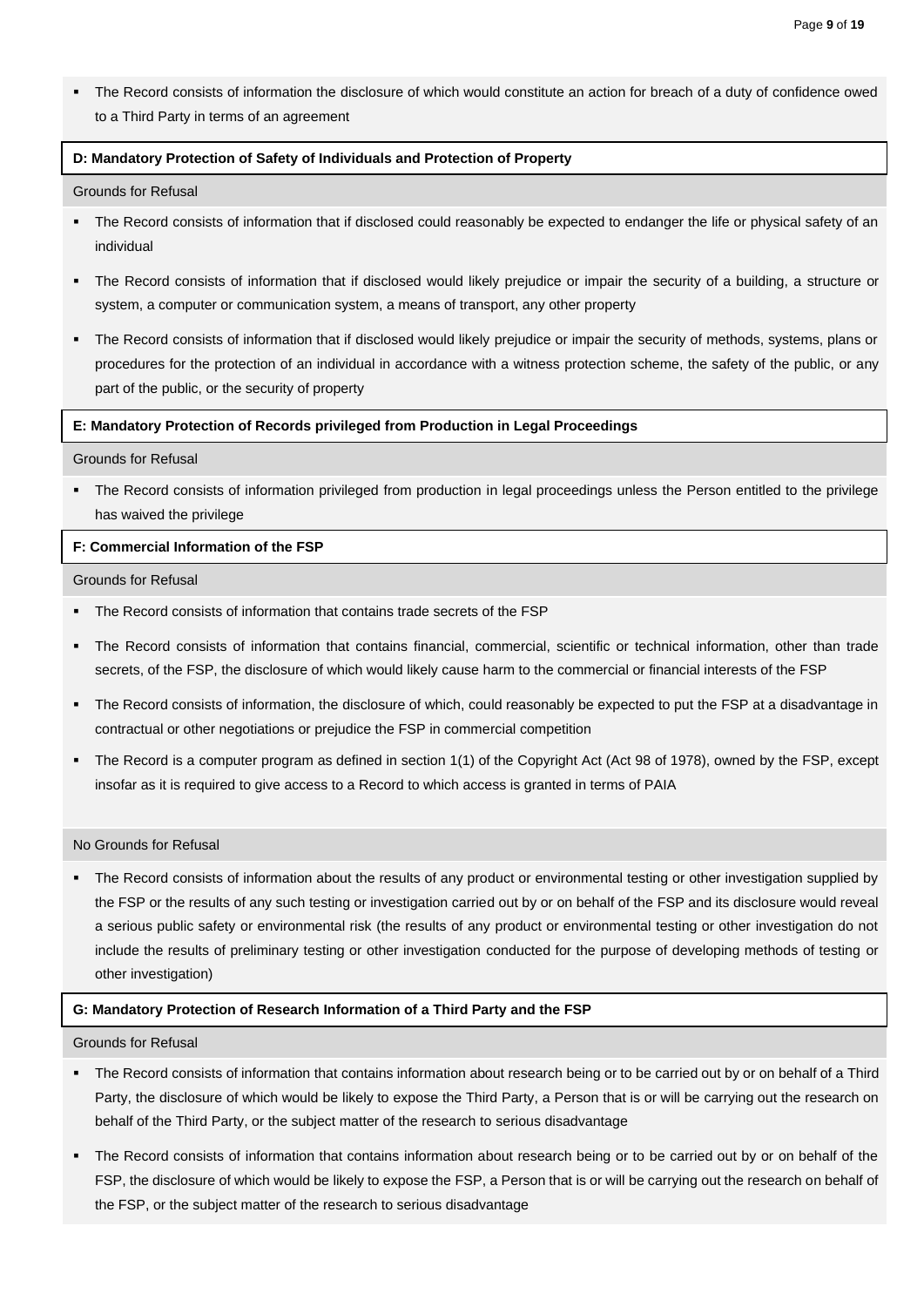## **Notice**

Where a Request for access has been received the Information Officer will notify the Requester of receipt and the prescribed fee (if any) that is payable prior to Processing the request. Please refer to Annexure F for a full breakdown of fees payable. Personal Requesters will not be charged a request fee.

The notice must state:

- The amount of the deposit payable (if any)
- That the Requester may lodge a complaint with the Information Regulator or an application with a court against the tender or payment of the request fee, or the tender or payment of a deposit, as the case may be
- The procedure (including the period) for lodging the complaint with the Information Regulator or the application

Except to the extent that the provisions regarding Third Party notification may apply, the Information Officer to whom the request is made, must as soon as reasonably possible, but in any event within 30 days, after the request has been received in the prescribed format:

- Decide in accordance with PAIA whether to grant the request, and
- Notify the Requester of the decision and, if the Requester stated that he or she wishes to be informed of the decision in any other manner, inform him or her in that manner, if it is reasonably possible

If the Request for access is granted, the notice must state:

- The access fee (if any) to be paid upon access
- The form in which access will be given, and
- That the Requester may lodge a complaint with the Information Regulator or an application with a court against the access fee to be paid or the form of access granted, and the procedure, including the period allowed, for lodging a complaint with the Information Regulator or the application

If the Request for access is refused, the notice must:

- State adequate reasons for the refusal, including the relevant provision of PAIA that was relied on
- Exclude, from any such reasons, any reference to the content of the Records' and
- State that the Requester may lodge a complaint with the Information Regulator or an application with a court against the refusal of the request, and the procedure (including the period) for lodging a complaint with the Information Regulator or the application

Should all reasonable steps have been taken to find a Record requested, and there are reasonable grounds for believing that the Record:

- Is in the FSP's possession, but cannot be found, or
- Simply does not exist,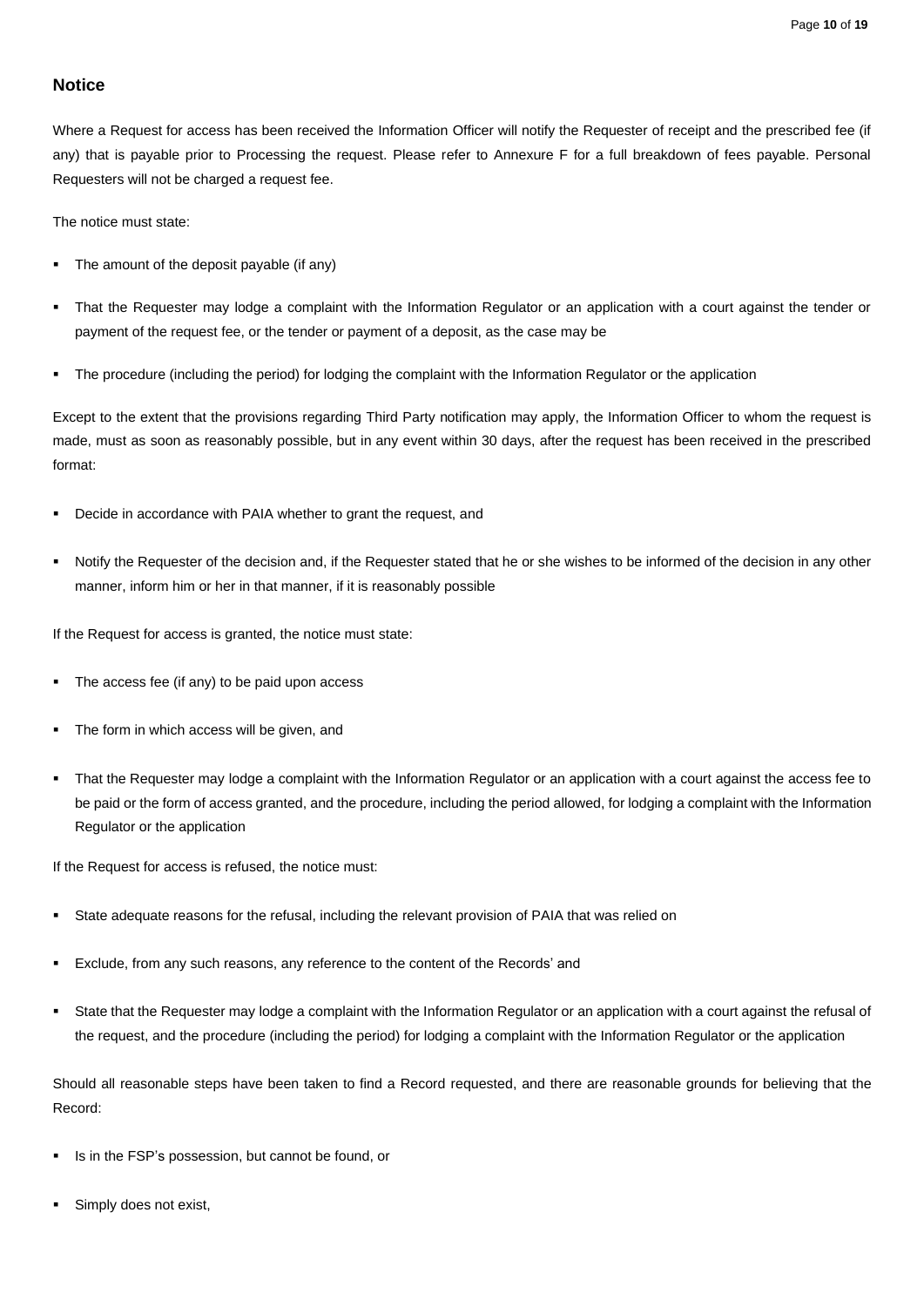the Head of the FSP must, by way of affidavit or affirmation, notify the Requester that it is not possible to provide access to that Record. The affidavit or affirmation must provide full account of all steps taken to find the Record in question or to determine whether the Record exists, as the case may be, including all communication with every Person who conducted the search on behalf of the Head.

## **ANNEXURE A: CONTACT DETAILS & BUSINESS TYPE**

## **A. FSP Contact Details**

| Postal address:          |  |
|--------------------------|--|
| Street address:          |  |
| Phone number:            |  |
| Company Registration No: |  |
| Website:                 |  |
|                          |  |

### **B. Head of FSP**

Full names & surname: Email address:

## **C. Business Type**

| The FSP conducts its main type of business in the following sector(s): |                             |
|------------------------------------------------------------------------|-----------------------------|
| Agriculture                                                            | $\mathbf{I}$                |
| Mining and Quarrying                                                   |                             |
| Manufacturing                                                          |                             |
| Electricity, Gas & Water                                               |                             |
| Construction                                                           | $\Box$                      |
| Retail & Motor Trade and Repair Services                               | $\Box$                      |
| Wholesale Trade, Commercial Agents & Allied Services                   | <b>Tara</b>                 |
| Catering, Accommodation & Other Trade                                  | П                           |
| Finance & Business Services                                            | $\Box$                      |
| Community, Special & Personal Services                                 | $\mathcal{L}_{\mathcal{A}}$ |
| If other, please specify:                                              | $\boxtimes$                 |
| <b>Section 12 J Venture Capital</b>                                    |                             |
|                                                                        |                             |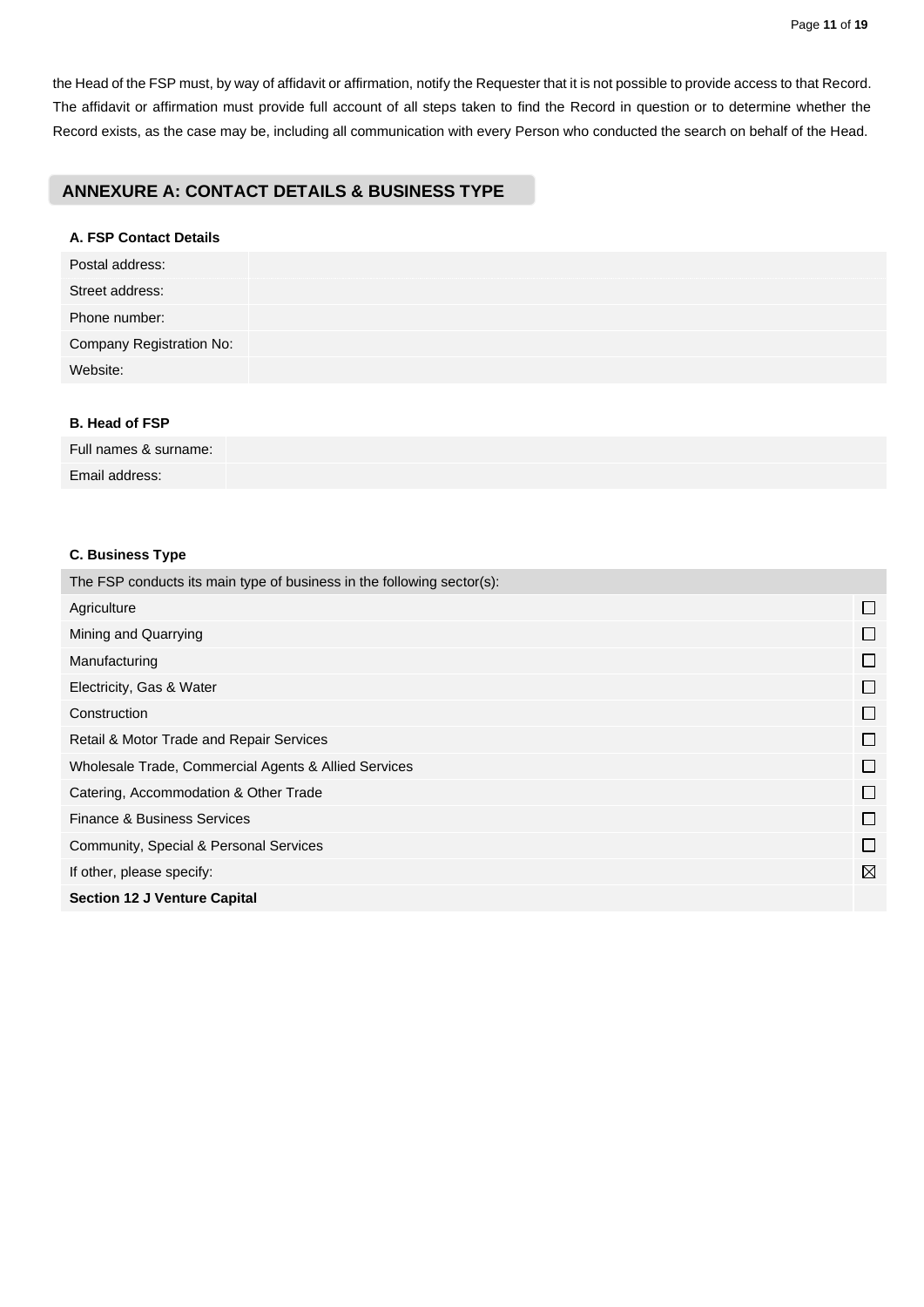## **ANNEXURE B: SECTION 10 PAIA GUIDE**

PAIA grants a Requester access to Records of a Private Body, if the Record is required for the exercise or protection of any rights. Where a Public Body lodges a request, the Public Body must be acting in the public interest.

Requests in terms of PAIA shall be made in accordance with the prescribed procedures at the rates provided.

Requesters are referred to the guide in terms of section 10 of the Act which has been compiled by the South African Human Rights Commission. The guide contains information for the purposes of exercising Constitutional rights.

The guide is available in all South African official languages free of charge and any Person may request a copy of the guide.

A copy of the guide may be obtained by contacting the South African Human Rights Commission at:

- Postal Address: **The South African Human Rights Commission, PAIA Unit, Private Bag 2700, Houghton, 2041**
- Telephone Number: **+27(0)11 877 3600**
- Fax Number: **+27(0)11 403 0625**
- Website**: www.sahrc.org.za**

| Head signature: |  |
|-----------------|--|
| Date:           |  |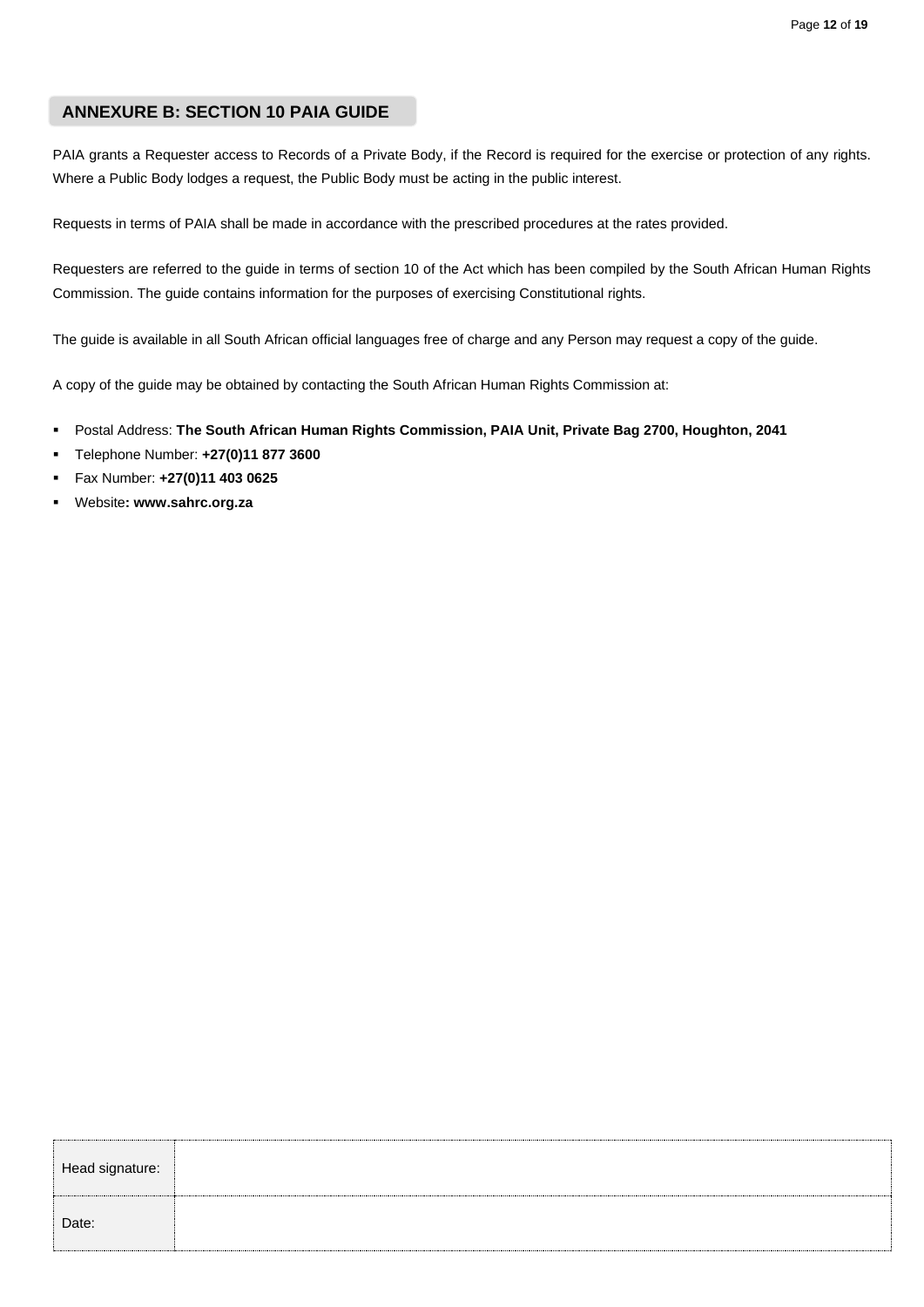# **ANNEXURE C: STATUTORY RECORDS**

The FSP maintains statutory Records and information in terms of the following legislation:

| Administration of Estates Act                                                       | $\Box$       |
|-------------------------------------------------------------------------------------|--------------|
| <b>Arbitration Act</b>                                                              | $\mathbf{L}$ |
| <b>Auditing Professions Act</b>                                                     |              |
| Basic Conditions of Employment Act                                                  | ⊠            |
| <b>Closed Corporations Act</b>                                                      | $\mathbf{L}$ |
| <b>Collective Investment Schemes Control Act</b>                                    | $\mathbf{L}$ |
| Companies Act                                                                       | ⊠            |
| Compensation of Occupational Injuries & Diseases Act                                | ⊠            |
| <b>Consumer Protection Act</b>                                                      | $\Box$       |
| Copyright Act                                                                       | ⊠            |
| <b>Customs and Excise Act</b>                                                       | $\Box$       |
| Electronic Communications and Transactions Act                                      | ⊠            |
| <b>Employment Equity Act</b>                                                        | ⊠            |
| Financial Advisory & Intermediary Services Act                                      | ⊠            |
| Financial Institutions (Protection of Funds) Act                                    | $\Box$       |
| Financial Intelligence Centre Act                                                   | ⊠            |
| <b>Friendly Societies Act</b>                                                       | $\Box$       |
| Income Tax Act                                                                      | ⊠            |
| Insolvency Act                                                                      | $\mathsf{L}$ |
| <b>Labour Relations Act</b>                                                         | ⊠            |
| Long-term Insurance Act                                                             | $\Box$       |
| <b>Medical Schemes Act</b>                                                          | $\Box$       |
| <b>National Credit Act</b>                                                          | $\mathbf{L}$ |
| Occupational Health and Safety Act                                                  | ⊠            |
| <b>Patents Act</b>                                                                  | $\mathsf{L}$ |
| Pension Funds Act                                                                   | $\Box$       |
| Prevention of Organised Crime Act                                                   | ⊠            |
| Prevention and Combatting of Corrupt Activities Act                                 | ⊠            |
| Promotion of Equality and Prevention of Unfair Discrimination Act                   | ⊠            |
| Protection of Constitutional Democracy against Terrorist and related Activities Act | ⊠            |
| Short-term Insurance Act                                                            | □            |
| Skills Development Act                                                              | ⊠            |
| <b>Trademarks Act</b>                                                               | ப            |
| Unemployment Insurance Act                                                          | ⊠            |
| Value Added Tax Act                                                                 | ப            |

| Date: | Head signature: |  |  |
|-------|-----------------|--|--|
|       |                 |  |  |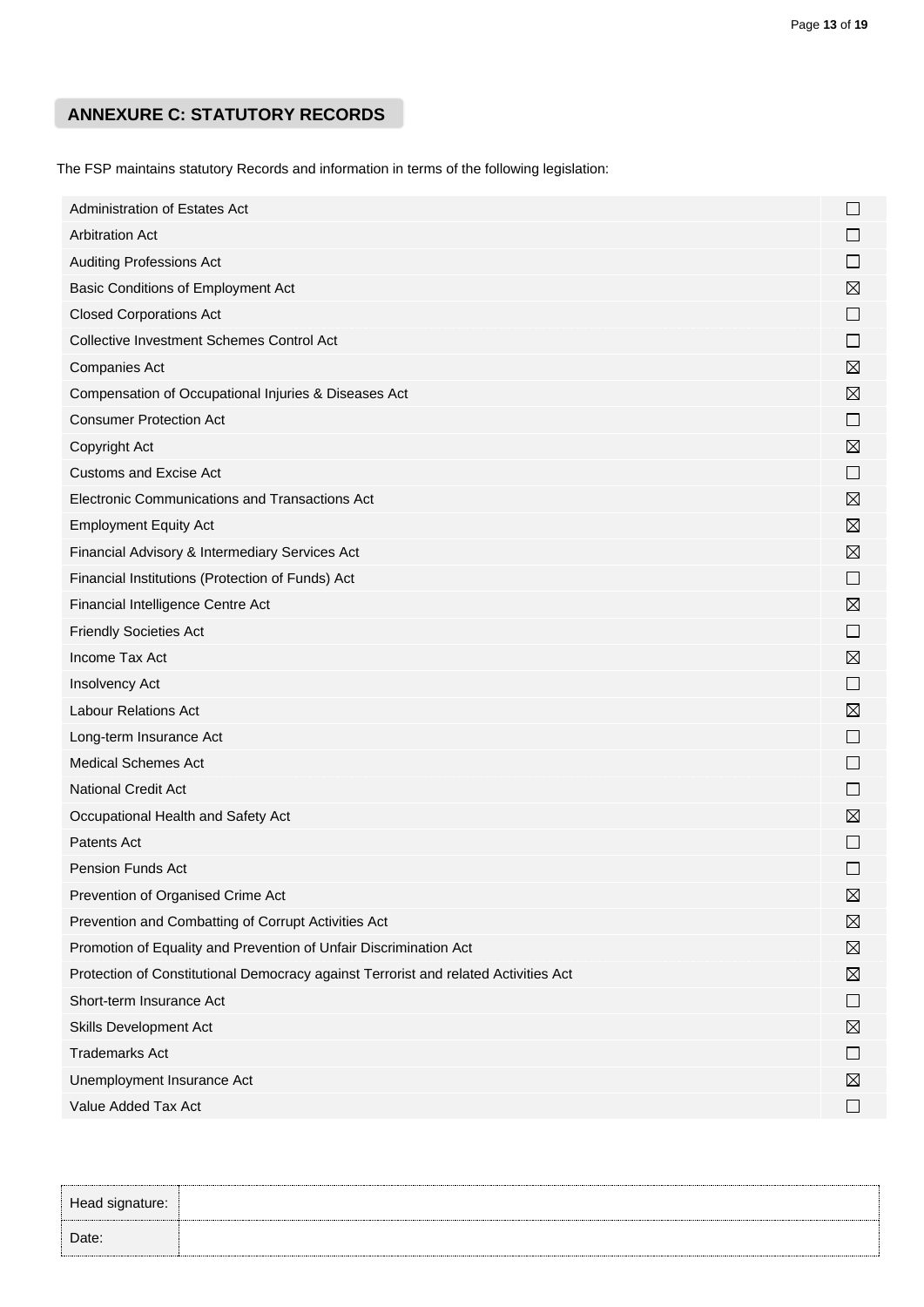## **ANNEXURE D: AVAILABILTY OF RECORDS**

The FSP maintains the following categories of Records and related subject matter. The status of the Record's availability, the purpose for its Processing and the relevant Data Subject category to who the Record relates are set out below:

| Category:                      | Record:                                 | <b>Availability:</b>    | <b>Purpose:</b>                | Data Subject:    |
|--------------------------------|-----------------------------------------|-------------------------|--------------------------------|------------------|
|                                | <b>Public Product Information</b>       | <b>Freely Available</b> | Convey Public Information      | <b>FSP</b>       |
|                                | <b>Public Corporate Records</b>         | <b>Freely Available</b> | Convey Public Information      | <b>FSP</b>       |
| Public<br>Affairs              | Media Releases                          | <b>Freely Available</b> | Convey Public Information      | <b>FSP</b>       |
|                                | <b>Published Newsletters</b>            | <b>Freely Available</b> | Convey Public Information      | <b>FSP</b>       |
|                                | <b>Magazine Articles</b>                | <b>Freely Available</b> | Convey Public Information      | <b>FSP</b>       |
|                                |                                         |                         |                                |                  |
|                                | Permits, Licenses or Authorities        | <b>Freely Available</b> | <b>Statutory Requirement</b>   | <b>FSP</b>       |
|                                | Conflict of Interest Management Policy  | <b>Freely Available</b> | <b>Statutory Requirement</b>   | <b>FSP</b>       |
|                                | <b>Complaints Policy</b>                | <b>Freely Available</b> | <b>Statutory Requirement</b>   | <b>FSP</b>       |
|                                | <b>FICA Internal Rules</b>              | <b>PAIA Request</b>     | <b>Statutory Requirement</b>   | <b>FSP</b>       |
|                                | Health & Safety Plan                    | <b>PAIA Request</b>     | <b>Statutory Requirement</b>   | <b>FSP</b>       |
| Regulatory &<br>Administrative | Memorandum of Incorporation             | <b>PAIA Request</b>     | <b>Statutory Requirement</b>   | <b>FSP</b>       |
|                                | Minutes of Board or Directors Meetings  | <b>PAIA Request</b>     | <b>Statutory Requirement</b>   | <b>FSP</b>       |
|                                | <b>Register of Members</b>              | <b>PAIA Request</b>     | <b>Statutory Requirement</b>   | <b>FSP</b>       |
|                                | Register of Board of Directors          | <b>PAIA Request</b>     | <b>Statutory Requirement</b>   | <b>FSP</b>       |
|                                | Internal correspondence (e-mails/memos) | <b>PAIA Request</b>     | <b>Internal Communications</b> | Employees        |
|                                | Insurance Policies held by FSP          | <b>PAIA Request</b>     | <b>Risk Management</b>         | <b>FSP</b>       |
|                                |                                         |                         |                                |                  |
|                                | <b>Employment Applications</b>          | <b>PAIA Request</b>     | Internal Referencing           | Employees        |
|                                | <b>Employment Contracts</b>             | <b>PAIA Request</b>     | <b>Contractual Agreement</b>   | Employees        |
|                                | Personal Information of Employees       | <b>PAIA Request</b>     | Internal Referencing           | Employees        |
|                                | <b>Employment Equity Plan</b>           | <b>PAIA Request</b>     | <b>Statutory Requirement</b>   | <b>FSP</b>       |
|                                | <b>Medical Aid Records</b>              | <b>PAIA Request</b>     | Internal Referencing           | Employees        |
|                                | <b>Pension Fund Records</b>             | <b>PAIA Request</b>     | Internal Referencing           | Employees        |
|                                | <b>Disciplinary Records</b>             | <b>PAIA Request</b>     | <b>Statutory Requirement</b>   | Employees        |
| Human                          | Performance Management Records          | PAIA Request            | Internal Referencing           | Employees        |
| Resources                      | <b>Salary Records</b>                   | <b>PAIA Request</b>     | Internal Referencing           | Employees        |
|                                | <b>Employee Benefit Records</b>         | <b>PAIA Request</b>     | Internal Referencing           | Employees        |
|                                | <b>PAYE Records</b>                     | <b>PAIA Request</b>     | <b>Statutory Requirement</b>   | <b>Employees</b> |
|                                | Seta Records                            | <b>PAIA Request</b>     | <b>Statutory Requirement</b>   | Employees        |
|                                | <b>Disciplinary Code</b>                | <b>PAIA Request</b>     | <b>Statutory Requirement</b>   | <b>FSP</b>       |
|                                | Leave Records                           | <b>PAIA Request</b>     | Internal Referencing           | Employees        |
|                                | <b>Training Records</b>                 | PAIA Request            | Internal Referencing           | Employees        |
|                                | <b>Training Manual</b>                  | <b>PAIA Request</b>     | Internal Referencing           | <b>FSP</b>       |
|                                |                                         |                         |                                |                  |
|                                | <b>Financial Statements</b>             | <b>PAIA Request</b>     | Internal Referencing           | <b>FSP</b>       |
|                                | <b>Financial and Tax Records</b>        | <b>PAIA Request</b>     | <b>Statutory Requirement</b>   | <b>FSP</b>       |
|                                | Asset Register                          | <b>PAIA Request</b>     | Internal Referencing           | <b>FSP</b>       |
| Financial                      | Management Accounts and Reports         | <b>PAIA Request</b>     | Internal Referencing           | <b>FSP</b>       |
|                                | Vouchers, Cash Books and Ledgers        | <b>PAIA Request</b>     | Internal Referencing           | <b>FSP</b>       |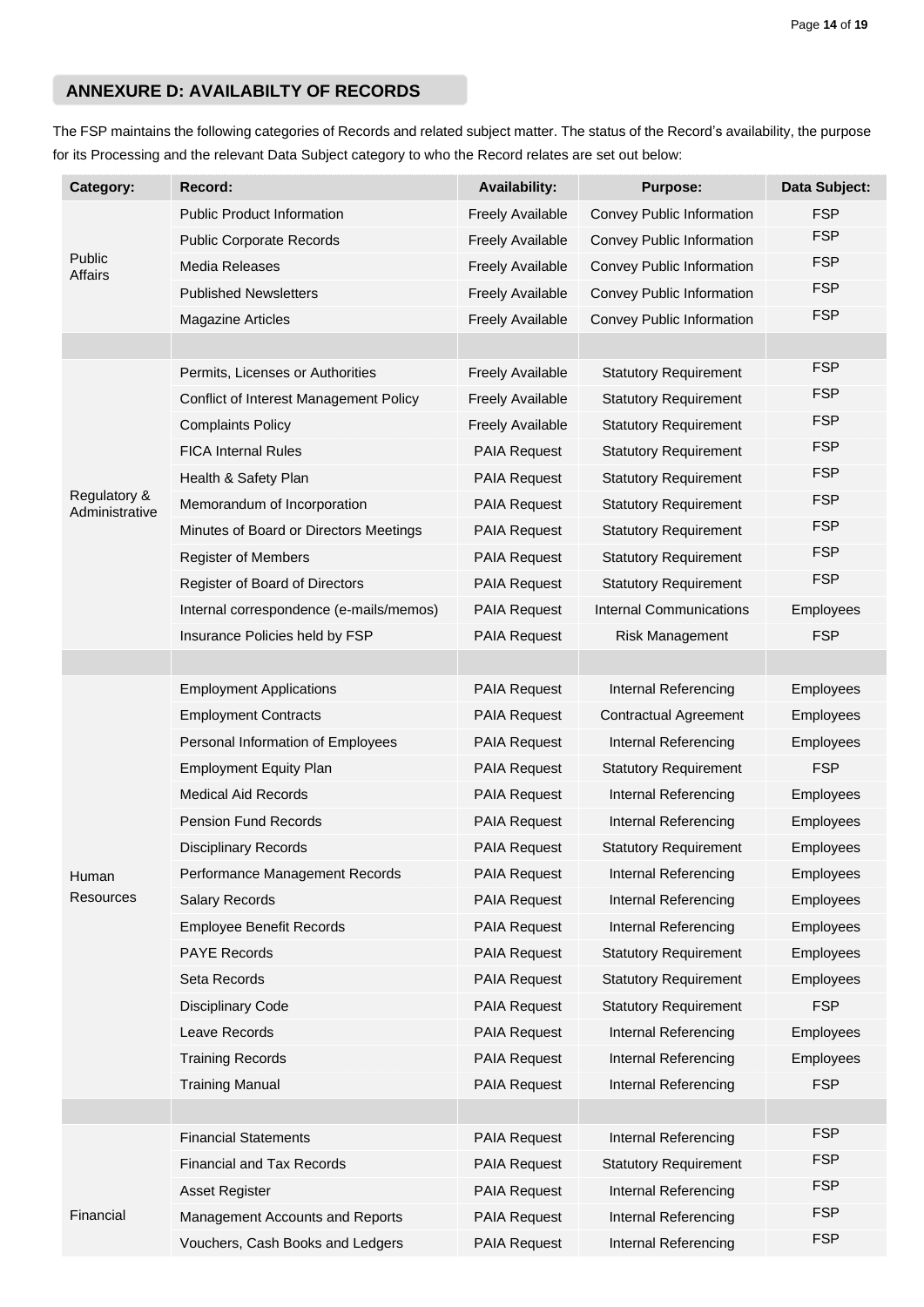|                    | <b>Banking Records and Statements</b> | <b>PAIA Request</b> | Internal Referencing           | <b>FSP</b>         |
|--------------------|---------------------------------------|---------------------|--------------------------------|--------------------|
|                    | <b>Electronic Banking Records</b>     | <b>PAIA Request</b> | <b>Internal Referencing</b>    | <b>FSP</b>         |
|                    |                                       |                     |                                |                    |
|                    | Market Information                    | PAIA Request        | Internal Referencing           | <b>FSP</b>         |
|                    | <b>Product Brochures</b>              | <b>PAIA Request</b> | Internal Referencing           | <b>FSP</b>         |
|                    | Advertisements                        | <b>PAIA Request</b> | Internal Referencing           | <b>FSP</b>         |
| Marketing          | <b>Field Records</b>                  | <b>PAIA Request</b> | Internal Referencing           | <b>FSP</b>         |
|                    | <b>Performance Records</b>            | PAIA Request        | Internal Referencing           | <b>FSP</b>         |
|                    | Product / Service Sales Records       | <b>PAIA Request</b> | Internal Referencing           | <b>FSP</b>         |
|                    | <b>Marketing Strategies</b>           | <b>PAIA Request</b> | Internal Referencing           | <b>FSP</b>         |
|                    |                                       |                     |                                |                    |
|                    | Customer / Client Database            | <b>PAIA Request</b> | Internal Referencing           | <b>Customers</b>   |
|                    | Customer / Client agreements          | <b>PAIA Request</b> | Internal Referencing           | Customers          |
| Client<br>Customer | <b>Customer / Client Files</b>        | PAIA Request        | Internal Referencing           | <b>Customers</b>   |
|                    | Customer / Client Instructions        | <b>PAIA Request</b> | <b>Internal Communications</b> | Customers          |
|                    | Customer / Client Correspondence      | <b>PAIA Request</b> | <b>External Communications</b> | Customers          |
|                    |                                       |                     |                                |                    |
|                    | Rental agreements                     | <b>PAIA Request</b> | <b>Contractual Agreement</b>   | <b>Third Party</b> |
|                    | Franchise agreements                  | PAIA Request        | <b>Contractual Agreement</b>   | <b>Third Party</b> |
| <b>Third Party</b> | Non-disclosure agreements             | <b>PAIA Request</b> | <b>Risk Management</b>         | <b>Third Party</b> |
|                    | Letters of Intent                     | <b>PAIA Request</b> | <b>Contractual Agreement</b>   | <b>Third Party</b> |
|                    | <b>Supplier Contracts</b>             | <b>PAIA Request</b> | <b>Contractual Agreement</b>   | <b>Third Party</b> |
|                    |                                       |                     |                                |                    |
| Legal and          | Rental agreements                     | <b>PAIA Request</b> | <b>Contractual Agreement</b>   | <b>FSP</b>         |
| Compliance         | Franchise agreements                  | <b>PAIA Request</b> | <b>Contractual Agreement</b>   | FSP                |
|                    | Non-disclosure agreements             | <b>PAIA Request</b> | Risk Management                | <b>FSP</b>         |
|                    | Letters of Intent                     | <b>PAIA Request</b> | <b>Contractual Agreement</b>   | FSP                |
|                    | <b>Supplier Contracts</b>             | PAIA Request        | <b>Contractual Agreement</b>   | FSP                |

| Head signature: |  |
|-----------------|--|
| Date:           |  |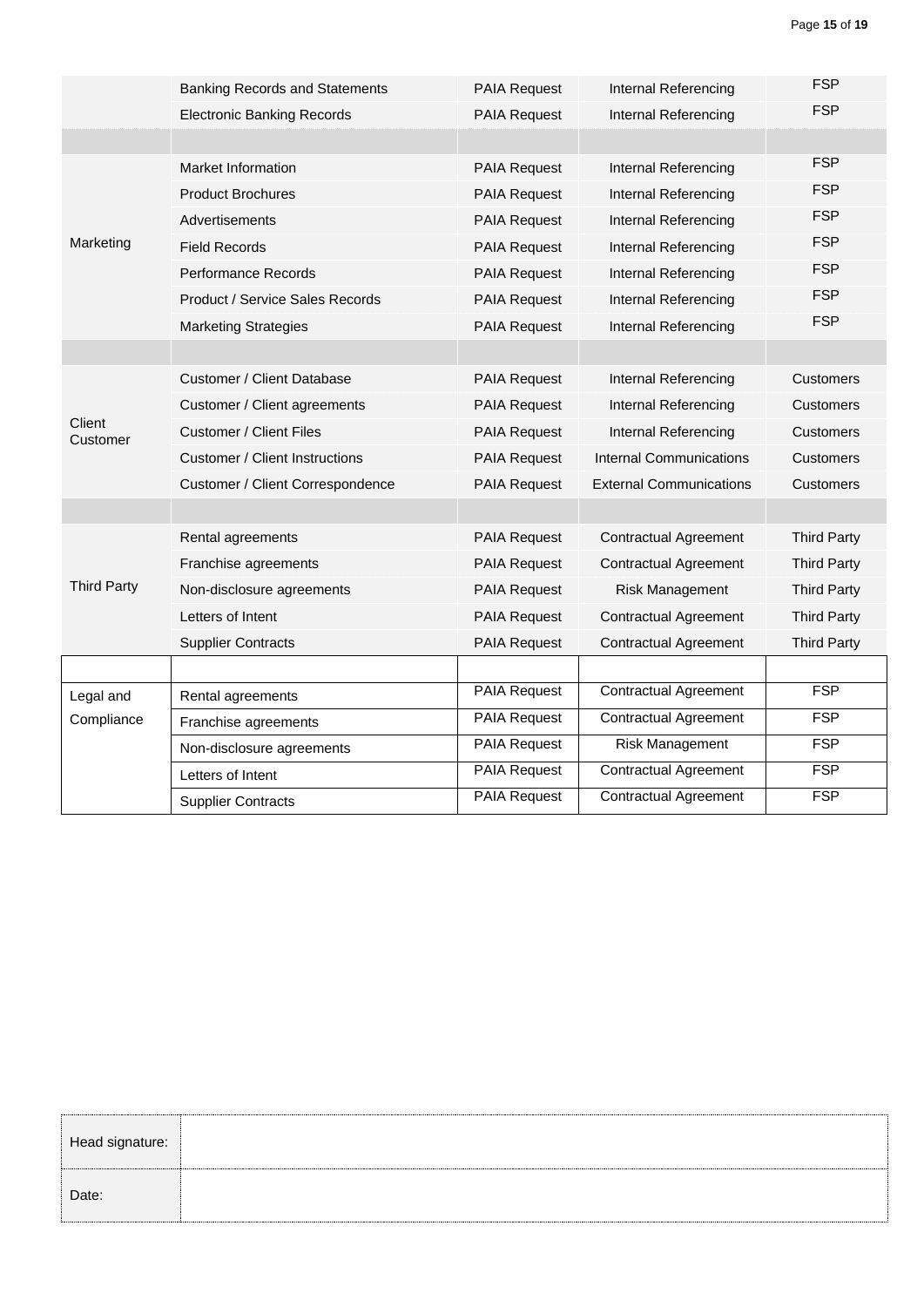## **ANNEXURE E: REQUEST PROCEDURE**

To facilitate the Processing of your request, kindly complete and submit the form below to the e-mail address of the Information Officer indicated in Annexure A.

The Information Officer will notify the Requester that a Request for access has been received and that the prescribed fee (if any) is payable prior to Processing the request. Please refer to Annexure F for a full breakdown of fees payable. Personal Requesters will not be charged a request fee.

Once the request has been processed, the Information Officer will inform you of the outcome of your request and any additional fees that may fall due.

Please be advised that PAIA provides several grounds on which a Request for access to information must be refused. These grounds mainly comprise instances whereby:

- the privacy and interests of other individuals are protected
- where such Records are already otherwise publicly available
- instances where public interest are not served
- the mandatory protection of commercial information of a Third Party
- the mandatory protection of certain confidential information of a Third Party

When completing the form below please:

- indicate the identity of the Person seeking access to the information
- provide sufficient particulars to enable the Information Officer to identify the information requested
- specify the format in which the information is required
- indicate the contact details of the Person requiring the information
- indicate the right to be exercised and/or to be protected, and specify the reasons why the information required will enable the Person to protect and/or exercise the right
- where the Person requesting the information wishes to be informed of the decision of the request in a particular manner, state the manner and particulars to be so informed
- if the request for information is made on behalf of another Person, submit proof that the Person submitting the request, has obtained the necessary authorisation to do so

| A. Particulars of Private Body                                                              |                                                                                            |  |  |
|---------------------------------------------------------------------------------------------|--------------------------------------------------------------------------------------------|--|--|
| The Head:                                                                                   |                                                                                            |  |  |
|                                                                                             |                                                                                            |  |  |
|                                                                                             |                                                                                            |  |  |
|                                                                                             |                                                                                            |  |  |
|                                                                                             | B. Particulars of Person requesting access to the record                                   |  |  |
|                                                                                             | (i) The particulars of the Person who requests access to the record must be recorded below |  |  |
| (ii) Furnish an address and/or fax number in the Republic to which information must be sent |                                                                                            |  |  |
|                                                                                             | (iii) Proof of the capacity in which the request is made, if applicable, must be attached  |  |  |
| Full names & surname:                                                                       |                                                                                            |  |  |
| Identity number:                                                                            |                                                                                            |  |  |
| Postal address:                                                                             |                                                                                            |  |  |
| Fax number:                                                                                 |                                                                                            |  |  |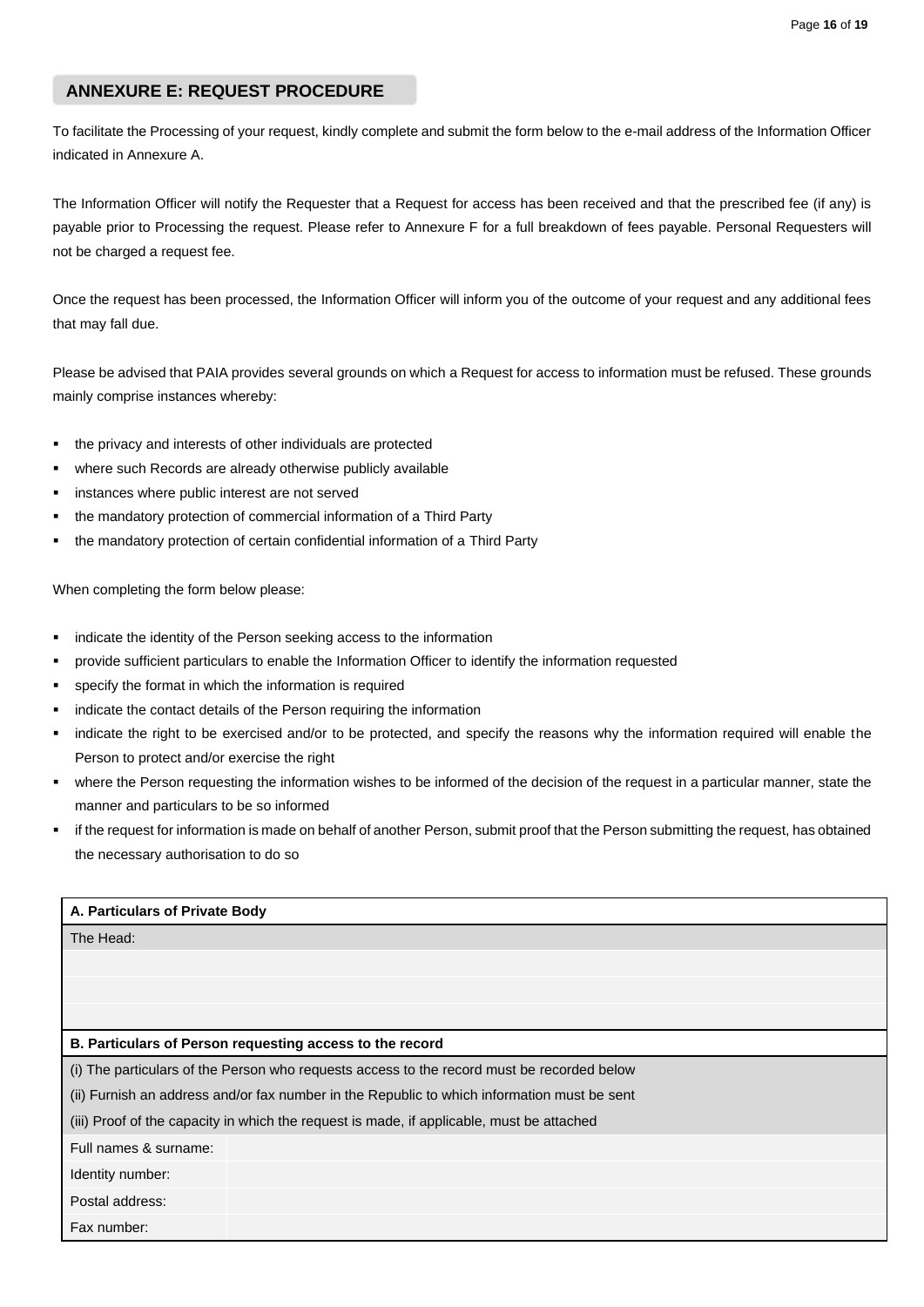| Telephone number:                                                              |                                                                                                                                        |
|--------------------------------------------------------------------------------|----------------------------------------------------------------------------------------------------------------------------------------|
| Email address:                                                                 |                                                                                                                                        |
| Capacity:                                                                      |                                                                                                                                        |
| C. Particulars of Person on whose behalf request is made                       |                                                                                                                                        |
|                                                                                | This section must be completed ONLY if a request for information is made on behalf of another person                                   |
| Full names & surname:                                                          |                                                                                                                                        |
| Identity number:                                                               |                                                                                                                                        |
| <b>D. Particulars of Record</b>                                                |                                                                                                                                        |
|                                                                                | (i) Provide full particulars of the record to which access is requested, including the reference number if that is known to you        |
|                                                                                | (ii) If the provided space is inadequate, please continue a separate page and attach to this form. Please sign any additional pages    |
| Description of record:                                                         |                                                                                                                                        |
|                                                                                |                                                                                                                                        |
|                                                                                |                                                                                                                                        |
|                                                                                |                                                                                                                                        |
| Reference number:                                                              |                                                                                                                                        |
| Any further particulars:                                                       |                                                                                                                                        |
|                                                                                |                                                                                                                                        |
|                                                                                |                                                                                                                                        |
| E. Fees                                                                        |                                                                                                                                        |
|                                                                                | (i) A Request for access to a record, other than a record containing Personal Information about yourself, will be processed only       |
| after a request fee has been paid                                              |                                                                                                                                        |
| (ii) You will be notified of the amount required to be paid as the request fee |                                                                                                                                        |
|                                                                                | (iii) The fee payable for access to a record depends on the form in which access is required and the reasonable time required to       |
| search for and prepare a record                                                |                                                                                                                                        |
|                                                                                | (iv) If you qualify for exemption of the payment of any fee, please state the reason therefor                                          |
| Reason for exemption:                                                          |                                                                                                                                        |
|                                                                                |                                                                                                                                        |
|                                                                                |                                                                                                                                        |
| F. Form of access to record                                                    |                                                                                                                                        |
| disability and indicate in which form the record is required                   | If you are prevented by a disability to read, view or listen to the record in the form of access provided hereunder, please state your |
|                                                                                |                                                                                                                                        |
| Disability:                                                                    |                                                                                                                                        |
|                                                                                |                                                                                                                                        |
|                                                                                |                                                                                                                                        |
| Form in which required:                                                        |                                                                                                                                        |
|                                                                                |                                                                                                                                        |
| Mark the appropriate box with an "X"                                           |                                                                                                                                        |
|                                                                                | (i) Your indication as to the required form of access depends on the form in which the record is available                             |
| (ii)<br>granted in another form                                                | Access in the form requested may be refused in certain circumstances, in such a case you will be informed of access will be            |
|                                                                                | (iii) The fee payable for access to the record, if any, will be determined partly by the form in which access is requested             |
|                                                                                |                                                                                                                                        |
| 1) If the record is in written or printed form:                                |                                                                                                                                        |

■ copy of record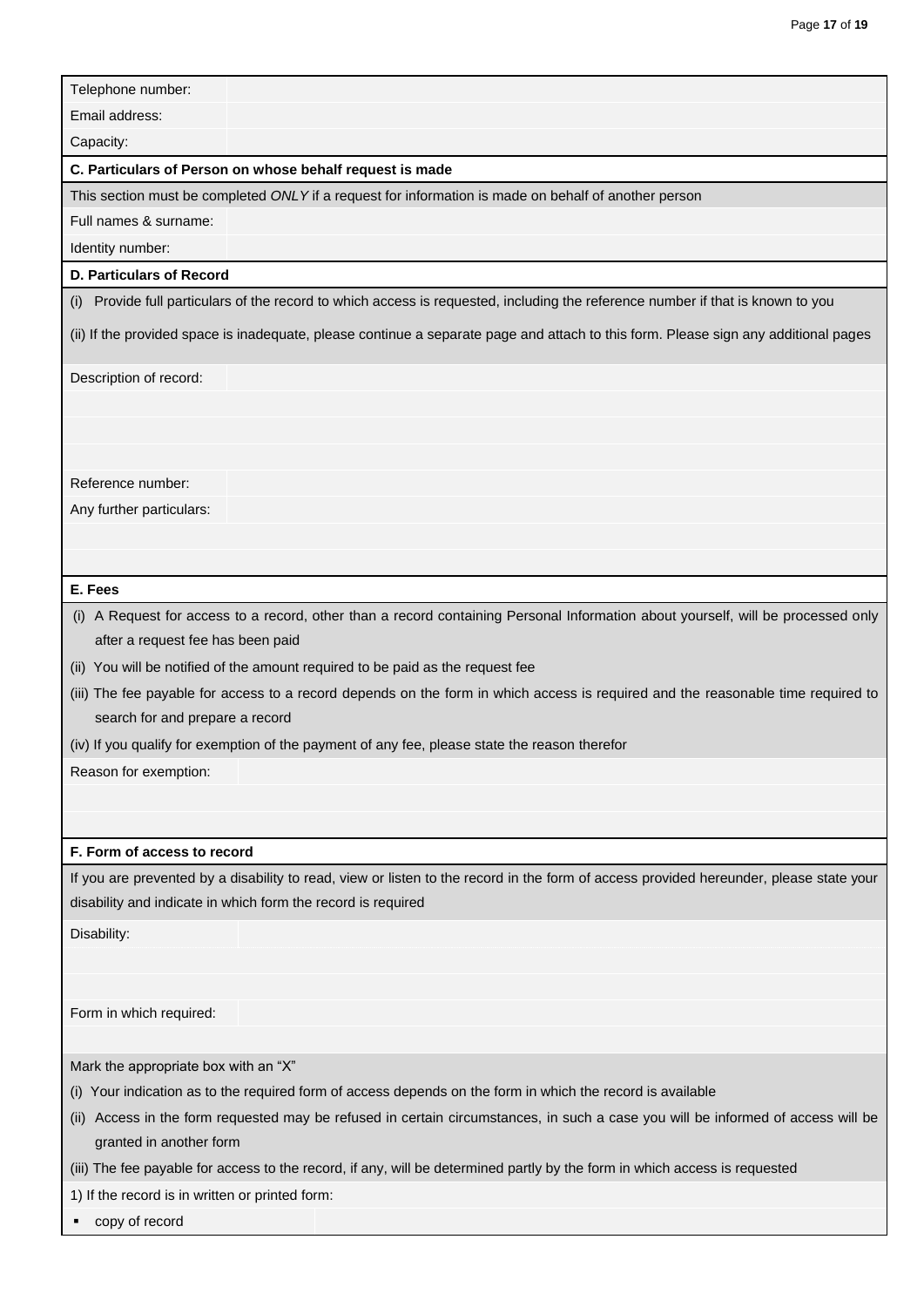| inspection of record<br>2) If record consists of visual images:<br>view the images<br>copy of the images                                                                                                                                                                                                                    |                                                                                                                                        |  |  |
|-----------------------------------------------------------------------------------------------------------------------------------------------------------------------------------------------------------------------------------------------------------------------------------------------------------------------------|----------------------------------------------------------------------------------------------------------------------------------------|--|--|
|                                                                                                                                                                                                                                                                                                                             |                                                                                                                                        |  |  |
|                                                                                                                                                                                                                                                                                                                             |                                                                                                                                        |  |  |
|                                                                                                                                                                                                                                                                                                                             |                                                                                                                                        |  |  |
|                                                                                                                                                                                                                                                                                                                             |                                                                                                                                        |  |  |
| transcription of the images<br>3) If the record consists of recorded words or information which can be reproduced in sound:                                                                                                                                                                                                 |                                                                                                                                        |  |  |
|                                                                                                                                                                                                                                                                                                                             |                                                                                                                                        |  |  |
| transcription of the soundtrack<br>٠                                                                                                                                                                                                                                                                                        |                                                                                                                                        |  |  |
|                                                                                                                                                                                                                                                                                                                             | 4) If the record is held on computer or in an electronic or machine-readable form:                                                     |  |  |
| printed copy of record                                                                                                                                                                                                                                                                                                      |                                                                                                                                        |  |  |
| copy in computer readable form<br>٠                                                                                                                                                                                                                                                                                         |                                                                                                                                        |  |  |
| Please indicate the preferred method of delivery                                                                                                                                                                                                                                                                            |                                                                                                                                        |  |  |
| By hand                                                                                                                                                                                                                                                                                                                     |                                                                                                                                        |  |  |
| Email                                                                                                                                                                                                                                                                                                                       |                                                                                                                                        |  |  |
| Post                                                                                                                                                                                                                                                                                                                        |                                                                                                                                        |  |  |
| G. Particulars of right to be exercised or protected                                                                                                                                                                                                                                                                        |                                                                                                                                        |  |  |
| If the provided space is inadequate, please continue on a separate folio and attach it to this form. The Requester must sign all<br>additional folios.<br>Indicate which right is to be exercised or protected:<br>Explain why the record requested is required for the exercise or protection of the aforementioned right: |                                                                                                                                        |  |  |
|                                                                                                                                                                                                                                                                                                                             |                                                                                                                                        |  |  |
|                                                                                                                                                                                                                                                                                                                             | You will be notified in writing whether your request has been approved / denied. If you wish to be informed thereof in another manner, |  |  |
| please specify the manner and provide the necessary particulars to enable compliance with your request                                                                                                                                                                                                                      |                                                                                                                                        |  |  |
|                                                                                                                                                                                                                                                                                                                             | How would you prefer to be informed of the decision regarding your Request for access to the record?                                   |  |  |
|                                                                                                                                                                                                                                                                                                                             |                                                                                                                                        |  |  |
| I. Signature page                                                                                                                                                                                                                                                                                                           |                                                                                                                                        |  |  |
| Signed at:                                                                                                                                                                                                                                                                                                                  |                                                                                                                                        |  |  |
| Date:                                                                                                                                                                                                                                                                                                                       |                                                                                                                                        |  |  |
|                                                                                                                                                                                                                                                                                                                             |                                                                                                                                        |  |  |

Head signature: Date: